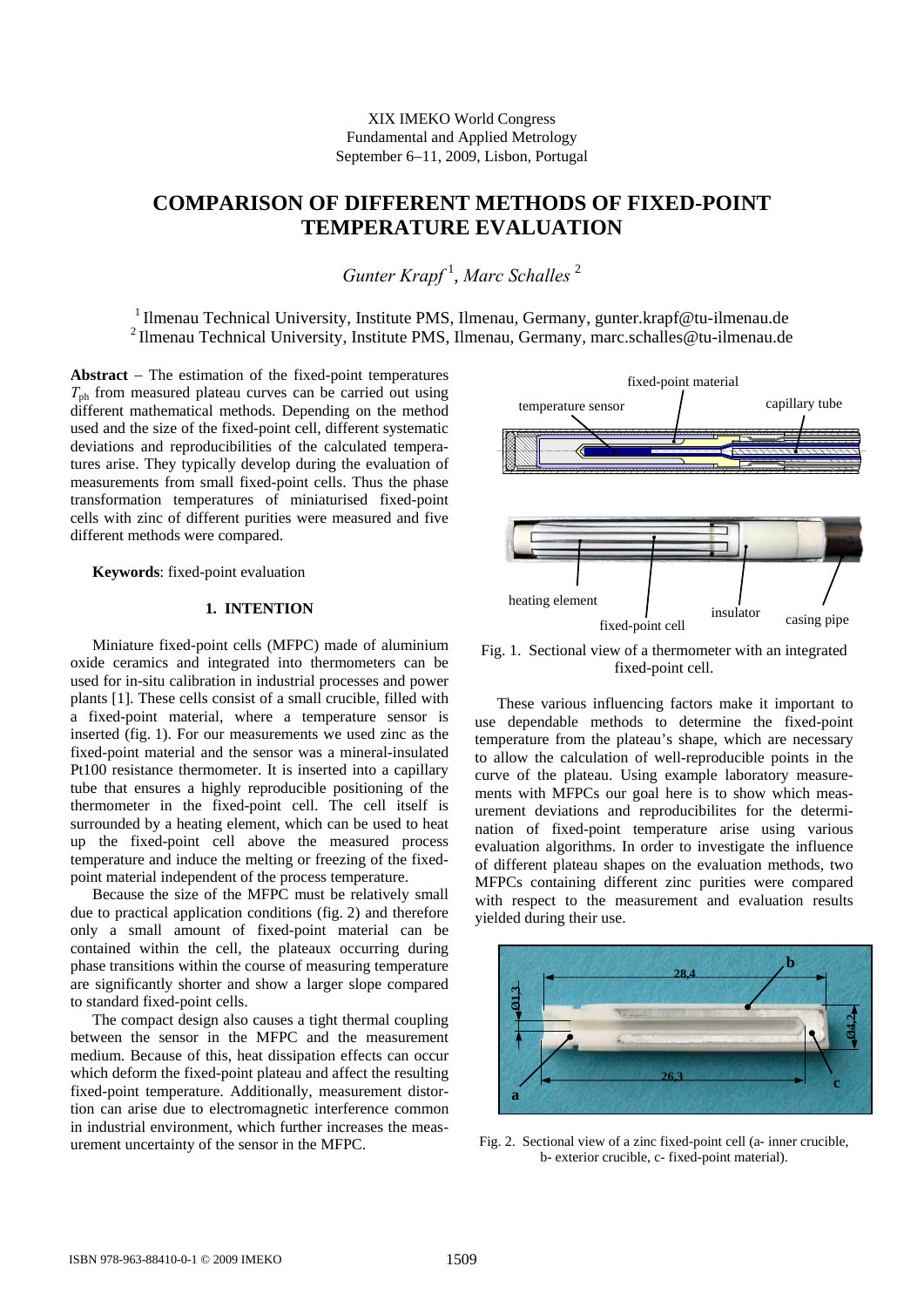#### **2. MEASUREMENT SETUP**

An MFPC containing 648 mg zinc with 4N purity (99.99 %) as well as one containing 642 mg zinc with 6N purity (99.9999 %) were placed together inside an aluminium oxide calibration block into a tubular furnace and were tempered using a cyclical heating sequence. The oven temperature was varied using ramp-shaped heating rates from  $0.01$  K/min to  $0.1$  K/min from  $410$  °C to  $430$  °C. The MFPCs' inner-chamber temperatures were recorded at set intervals using an industrial Mineral Insulated Metal Sheathed Pt100 resistance thermometer, which was calibrated with it accompanying measurement chain using a standard zinc fixed point. The active sensor length is 5mm with an outer diameter of 1 mm. Also, a positioning system assures a defined mechanical and thermal contact between the fixed-points cell and the sensor. The resistance measurements for the Pt100 sensor do take into consideration both self-heating and parasitic thermal voltages, lead resistance and sensor drift.

Both miniature fixed-point cells were taken through 65 solid-liquid and liquid-solid phase transitions. During this process distinctive melting and freezing plateaux were recorded, but in which the beginnings of the melting plateaux and the ends of the freezing plateaux for the 4N cell showed clear slurring due to the impurities compared to the 6N cell. Furthermore, the 4N melting plateaux exhibited a higher slope. Figures 3 and 4 give a comparison of typical examples of phase transition plateaux of both cells.



Fig. 3. Measured melting plateaux.



Fig. 4. Measured freezing plateaux.

# **3. DESCRIPTION OF THE FIXED-POINT EVALUATION METHODS**

Various mathematical methods are used in differential thermal analysis and the fixed-point calibration to determine the phase transition temperature  $T_{ph}$  from the measured melting and freezing temperature curves. Five of these methods were selected and adapted to the application discussed here. The goal of the method in each case is to find a robust and reproducible temperature point in the plateau, which can be drawn upon for the characterisation of the phase transition process as well as for determining an estimated value for  $T_{ph}$ . These method-specific fixed-point temperatures are indexed according to the calculation methods. Suitable plateau points have proven to be the extrapolated plateau starting point  $T<sub>b</sub>$ , the extrapolated plateau ending point  $T_e$ , the plateau inflection point  $T_i$  or the plateau maximum value  $T<sub>m</sub>$ , the most-often occurring measurement value  $T<sub>d</sub>$  within the plateau's range and the point of the minimum average plateau slope  $T<sub>s</sub>$  (see fig. 5a). Of course these temperatures deviate systematically from  $T_{90}$ due to heat dissipation errors, impurities in the fixed-point material and similar influencing factors. It is therefore necessary to include these in a separate measurement uncertainty budget (see [2]). The mathematical methods used to determine these points will be explained in the following sub-sections.

## *3.1. Determination of the extrapolated plateau starting point T***b** *using straight-line approximation of the plateau curve*

The beginning and end of the course of a phase transition are strongly influenced among other things by thermal lag and by effects stemming from thermal inhomogeneities and impurities. For this reason the measured temperature significantly deviates from the expected starting and ending temperature in the respective plateau region. However, an estimated value for the beginning of the melting process can be determined by using areas within the plateau which are largely free of disturbances as the basis for two approximation lines *a* and *b* (see fig. 5a). The intersection of these lines represents the extrapolated plateau starting point  $T<sub>b</sub>$  [2]. The approximation lines are determined using the least squares method.

#### *3.2. Determination of the extrapolated plateau end point T***<sup>e</sup>** *using straight-line approximation of the plateau curve*

Equivalent to the method shown in 3.1, the temperature *T*e is determined as the intersection point of lines *b* and *c*.

## *3.3 Determination of the inflection-point temperature T***i** *of the melting curve or the maximum temperature T***m** *of the freezing curve using polynomial approximation*

By taking a section of the melting plateau curve around the central point of the plateau region (appr. 50 % of the material has melted) and describing this section using a third-order polynomial [3], the point of inflection of this polynomial (called  $T_i$ ) can be considered a well- reproducible approximation of the melting point. The plateau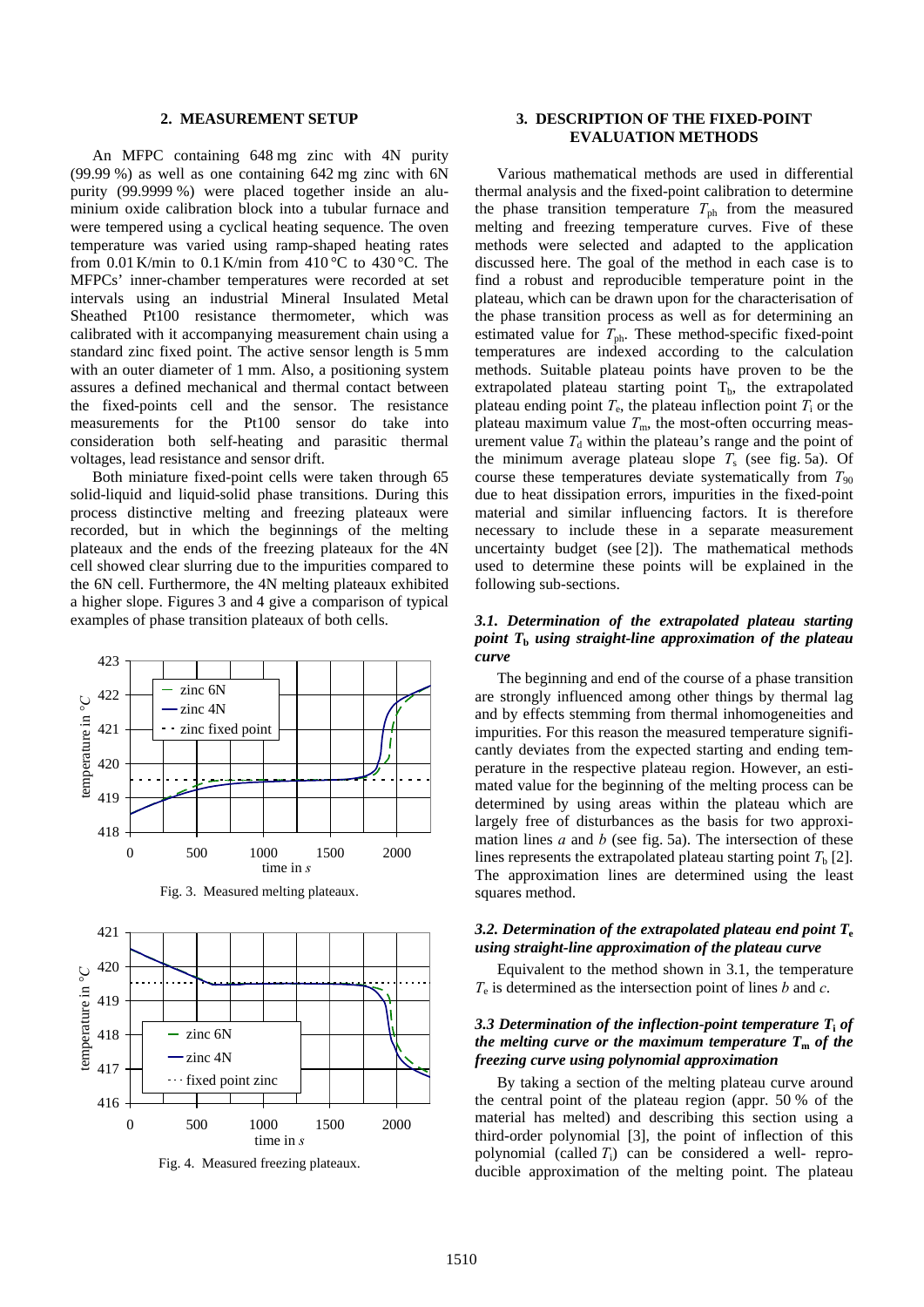region between the already determined points  $T<sub>b</sub>$  and  $T<sub>e</sub>$  have proved to be suitable. Because the freezing plateau dips below the transition temperature, these plateaux exhibit a shape which can be modelled with a second-order polynomial. The maximum value  $T<sub>m</sub>$  of this polynomial can be considered an estimated value of the freezing temperature.

#### *3.4. Determination of the temperature T***s** *at the point of minimum plateau slope*

Regions often occur during melting and freezing plateaux in which the plateau exhibits an almost constant slope. Measurements behaving this way do not allow the robust determination of the inflection point or the maximum value (as described in 3.3) with little error.

It is better to extract the section of the plateau exhibiting the minimum constant slope (if necessary after smoothing the values with an appropriate filter, such as a moving average filter) and calculating the mean of the individual temperature values in this section. The temperature  $T<sub>s</sub>$  determined in this way has proved to be extremely reproducible.

# *3.5. Determination of the maximum temperature*  $T$ *<sup><i>v*</sup> *of the measurement value distribution (histogram method)*

Taking the temperature values measured during the phase transition, dividing them into classes of width *ΔT* and determining the number of occurrences *n* of each class, we obtain the histogram  $T(n)=f(n)$  as shown in fig. 5b [4]. The class width *ΔT* must be adapted to the resolution of the thermometers used and the number of available measurement values. A distinct maximum value  $T<sub>d</sub>$  of the distribution function  $T(n)$  can be determined with the optimal selection of *ΔT*. However, this method values for plateaux with wide areas of constant slope. Also, the uncertainty of this method is greatly influenced by the selected class width and the measurement noise.



Fig. 5. Schematic diagram of a melting plateau and the estimated reference temperature points.

#### **4. RESULTS AND INTERPRETATION**

#### *4.1. Melting*

Figures 6 and 7 show the melting plateaux found using the different methods for the MFPCs described above. Looking first at plateau points for the cell filled with 4N zinc, we can clear see that the temperatures  $T_w$ ,  $T_v$  and  $T_a$  are only slightly influenced by the heating rate during the phase transition. The average temperature values are located around 419.510 °C – approximately 7 mK below the ITS-90 zinc fixed-point temperature, as would be expected from a fixed-point cell with the impurities of 4N zinc. The standard deviation of the determined "virtual" fixed points is 6mK to 8mK for the lowest heating rate and climbs to 12mK to 20mK for the highest heating rate (table 1).



Fig. 6. Results of the five methods applied to melting plateaux of a cell filled with 4N zinc

The evaluation methods for  $T_i$ ,  $T_d$  and  $T_s$  yield almost equal-valued results. The smallest variances for this specific 4N zinc plateau shape can be obtained using the inflectionpoint method. The systematic temperature deviations among the various methods are in the area of a few millikelvins.

The extrapolated plateau end temperature  $T_e$  and the extrapolated plateau starting temperature  $T<sub>b</sub>$  are heavily influenced during the phase transition by the heating rate and therefore by the surrounding oven. Because of this dependency  $T<sub>b</sub>$  and  $T<sub>e</sub>$  appear to be less suitable as a measure of the phase transition temperature. However, inferences can be drawn from their position regarding the existence of impurities or heat dissipation errors.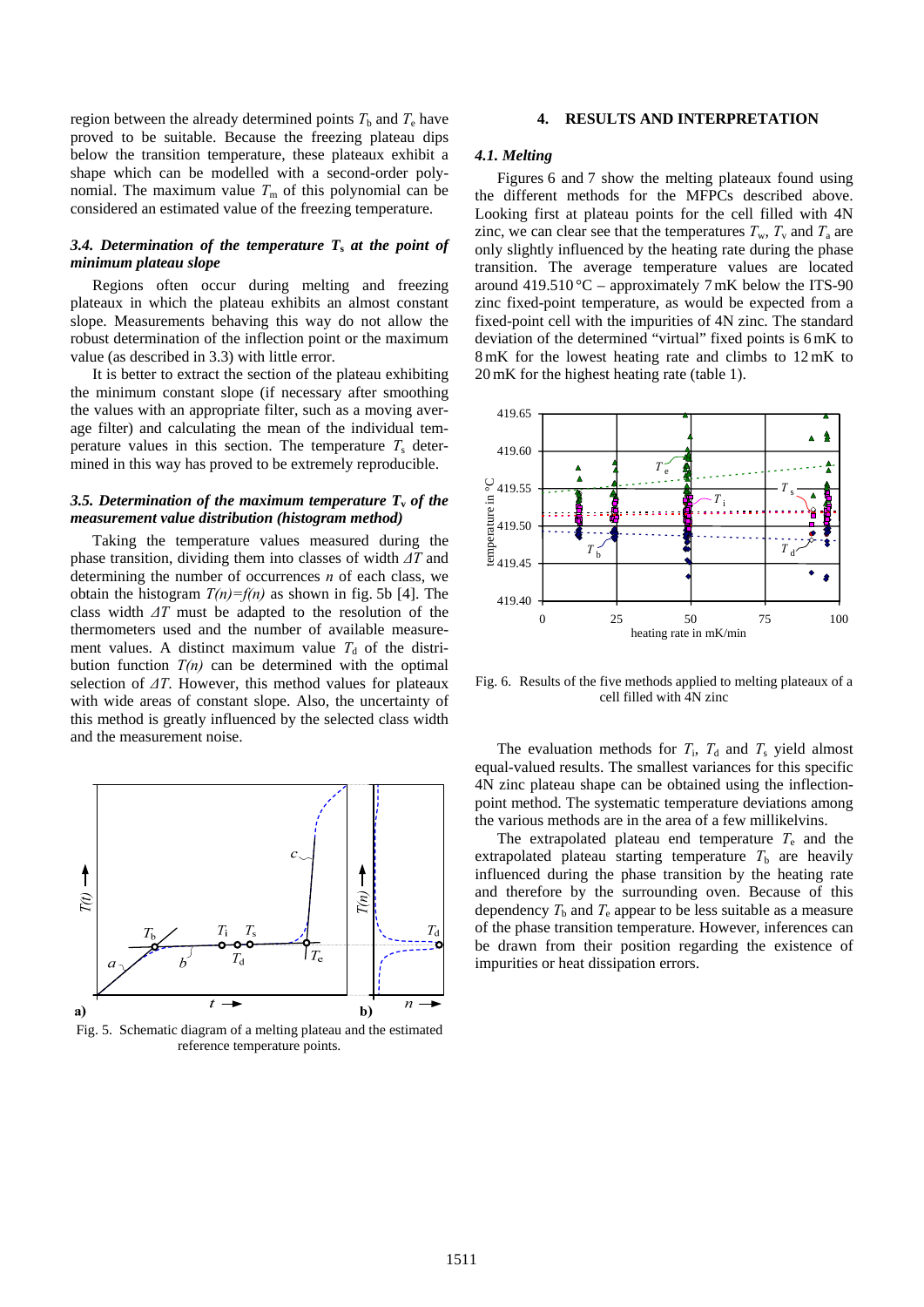| Cool.<br>rate in<br>mK/<br>min                                              | $T_{\rm i}$ | $T_{\rm d}$ | $T_{\rm h}$ | $T_{\rm e}$ | $T_{\rm s}$ |  |  |  |
|-----------------------------------------------------------------------------|-------------|-------------|-------------|-------------|-------------|--|--|--|
| Standard deviation of the temperature points in K $(k=1)$                   |             |             |             |             |             |  |  |  |
| 12                                                                          | 0.008       | 0.009       | 0.006       | 0.015       | 0.006       |  |  |  |
| 24                                                                          | 0.009       | 0.007       | 0.008       | 0.018       | 0.008       |  |  |  |
| 46                                                                          | 0.010       | 0.012       | 0.017       | 0.030       | 0.011       |  |  |  |
| 95                                                                          | 0.012       | 0.017       | 0.026       | 0.038       | 0.016       |  |  |  |
| Mean of the temperature points in $^{\circ}C(T_{90}(Zn)=419.527 \degree C)$ |             |             |             |             |             |  |  |  |
| 12                                                                          | 419.513     | 419.521     | 419.491     | 419.545     | 419.515     |  |  |  |
| 24                                                                          | 419.516     | 419.518     | 419.494     | 419.548     | 419.517     |  |  |  |
| 46                                                                          | 419.517     | 419.517     | 419.485     | 419.568     | 419.515     |  |  |  |
| 95                                                                          | 419.520     | 419.522     | 419.482     | 419.575     | 419.519     |  |  |  |

Table 1. Analysis results of a melting plateau using a 4N zinc **MFPC** 

If we compare these results with the evaluation of the 6N zinc cell, we see that the calculated temperature points lie nearer to each other due to the flatter plateau shape, thus achieving a reduced standard deviation. Because of the higher material purity  $T_i$ ,  $T_d$  and  $T_s$  are on average 419.524 °C, giving a deviation of only -3 mK from  $T_{90}(Zn)$ . Even  $T_e$  and  $T_b$  show a significantly smaller systematic deviation and a lower dependency on heating rate than is the case for the cells with less pure zinc.



Fig. 7. Results of the five methods applied to melting plateaux of a cell filled with high-purity zinc

| Table. 2. Analysis results of a melting plateau using a 6N zinc |  |
|-----------------------------------------------------------------|--|
| <b>MFPC</b>                                                     |  |

| Cool.<br>rate in<br>mK/<br>min                                                  | $T_{\rm i}$ | $T_{\rm d}$ | $T_{\rm b}$ | $T_{\rm e}$ | $T_{\rm m}$ |  |  |  |
|---------------------------------------------------------------------------------|-------------|-------------|-------------|-------------|-------------|--|--|--|
| Standard deviation of the temperature points in K $(k=1)$                       |             |             |             |             |             |  |  |  |
| 12                                                                              | 0.003       | 0.004       | 0.003       | 0.005       | 0.002       |  |  |  |
| 24                                                                              | 0.004       | 0.005       | 0.005       | 0.010       | 0.004       |  |  |  |
| 46                                                                              | 0.007       | 0.008       | 0.009       | 0.012       | 0.007       |  |  |  |
| 95                                                                              | 0.008       | 0.009       | 0.012       | 0.022       | 0.008       |  |  |  |
| Mean of the temperature points in ${}^{\circ}C(T_{90}(Zn)=419.527 {}^{\circ}C)$ |             |             |             |             |             |  |  |  |
| 12                                                                              | 419.525     | 419.524     | 419.514     | 419.539     | 419.524     |  |  |  |
| 24                                                                              | 419.525     | 419.524     | 419.514     | 419.539     | 419.524     |  |  |  |
| 46                                                                              | 419.520     | 419.521     | 419.508     | 419.536     | 419.520     |  |  |  |
| 95                                                                              | 419.524     | 419.525     | 419.506     | 419.548     | 419.525     |  |  |  |

#### *4.2. Freezing*

In contrast to the melting process, the analysis of freezing delivers remarkably similar results using all five methods. The data show that the determined "virtual" fixedpoint temperatures decrease with increasing cooling rate. This effect arises for both cells equally due to the small amount of fixed-point material being used, which only releases a small amount of solidification energy. This amount is not sufficient to attain the actual phase transition temperature  $T_{ph}$  within the cell.

If for example we extrapolate the plateau maximum  $T<sub>m</sub>$ to a cooling rate of 0, the idealised values deviate from  $T_{90}(Zn)$  by -12 mK for the 6N cell and even up to -23 mK for the 4N cell. It is also conspicuous that the systematic deviations of the freezing plateaux among the various methods are smaller than among the results for the melting plateaux. This is also caused by the form of the freezing plateau. Because the temperature behaviour of the solidification process is often symmetrical near the maximum value and it shows a very small rate of change (see fig. 3), the fitted lines used to determine  $T_e$  and  $T_b$  in the region of the plateau run virtually horizontally. Because of this  $T<sub>d</sub>$  also lies near these values.

Only the determination of the actual plateau maximum  $T<sub>m</sub>$  yields slightly higher temperatures, while  $T<sub>s</sub>$  delivers a virtual phase transition temperature which is too low again caused by systematic influences (mainly from the averaging at and near the plateau maximum). The variance of the calculated temperatures is identical, both for the 4N and 6N cells as well as for the various methods. The standard deviation of the individual methods amounts to 4 to 8mK at the lowest heating rate and from 24mK to 28mK at the highest heating rate.